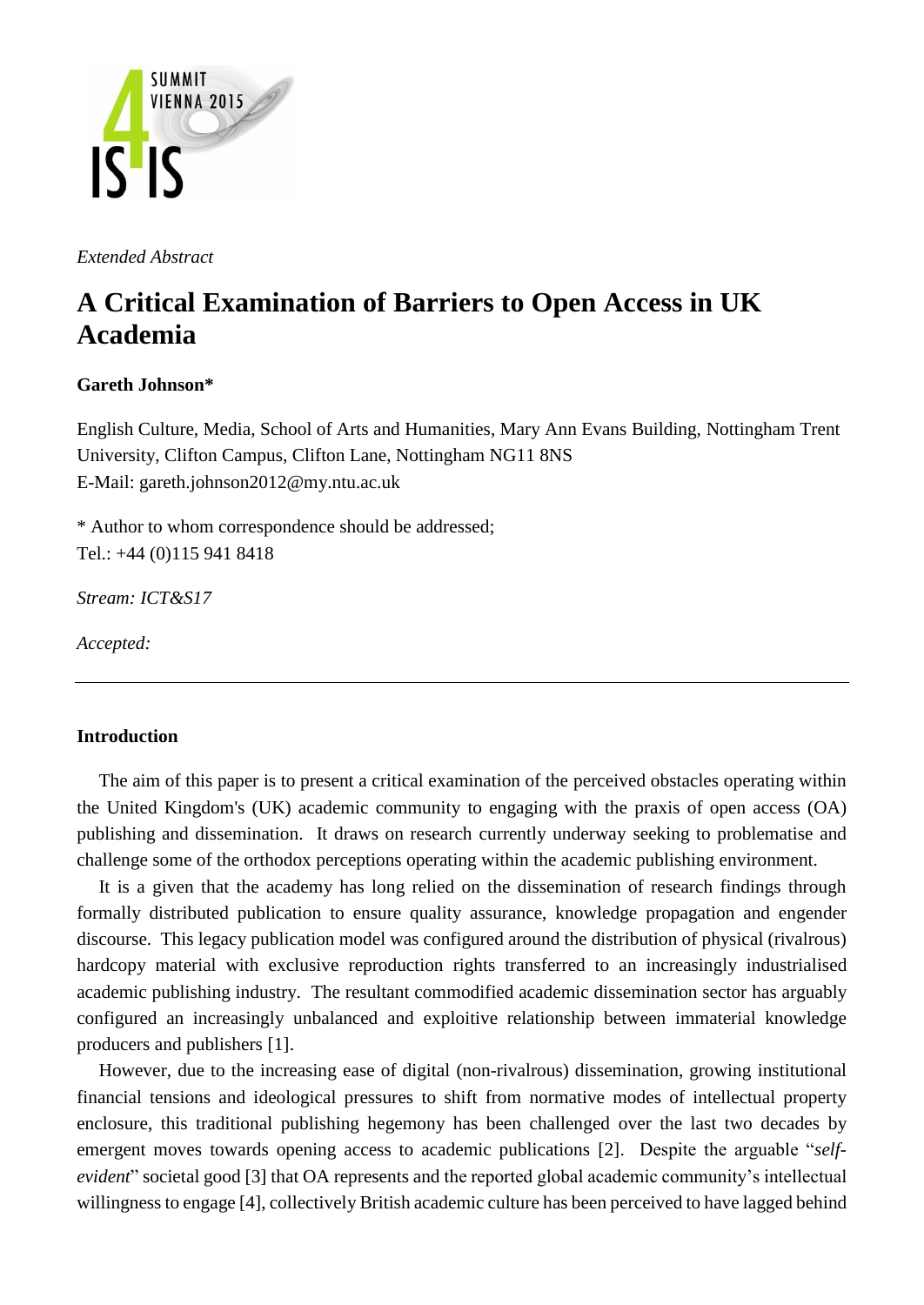comparator nations [5]. While some argue that the UK situation has improved [6], typically only fifth of total publication output is deposited within *green* OA repositories [7], although the number of academics utilising *gold* OA publishing routes has risen in the wake of recent national policy shifts [8- 10]. Nevertheless, the implementation of the government mandated Finch Group's review [5] and subsequent parliamentary hearings on scholarly communication have revealed the importance to which the national political economy attaches to OA dissemination. Consequently the UK represents a uniquely fascinating environment with respect to university policy, infrastructure and practice as a target for cultural inquiry.

#### **Methods**

This research seeks to address the questions behind this seeming cultural inertia by UK academics towards new paradigms of openness that. Using a qualitative ethnographically framed approach this research began by seeking to establish a grounding in the current institutional OA related praxis, an approach which offered a broad and adaptable range of methods suitable for research into academic cultures. These results will contribute to contextualising and critiquing a systematic analysis of the actors and power relationships impacting on the epistemological foundations of scholarly praxis within the UK academic community.

Prior work into this area has often been predicated on quantitative metrics or a technological deterministic epistemology [11-13], exposing a particular flaw in seeking to propose solutions without sufficient rationalisation of the complex constructs and relationships configuring the UK academy. Particularly there is scant consideration of the impacts on the academy's behaviour from the neoliberal and marketisation ideologies subsuming the UK university sector in the wake of the Jarratt report [14]. Subsequent governments have continued to enact policies in line with neoliberal capitalism's free market competitive ethos, as a result the UK academy's praxis has become subverted from the Newmanian elite scholarly institution ideal to mass-market neo-Taylorist metric driven education factories [15]. Subsequently as the academy increasingly prioritises competitive productivity over authentic scholarship then the quest for capital dominates, generating genuine tensions around the potentialities for embracing openness in academic dissemination praxis. Thus considering the ontological and epistemological questions around the purpose, function and ethos of the academy is crucial in focussing this work's intellectual framework.

Consequently, this research draws on aspects of cultural, social and political economic theory as they encompass how societies change and develop, seeking to explain social behaviour and structures [16]. While the work of free culture scholars around concepts such as the digital commons offer potential resonances with OA [17], much of it is steeped with neoliberal, positivist and technological deterministic epistemology. Methodologically then this research has established that the work of Marx, Gramsci, Autonomism and Foucault provides the most suitable intellectual infrastructure in terms of problematizing and understanding the tensions, conflicts, power relationships and discourses which constitutes the academy's OA behaviour. These methodologies comprise the underlying intellectual framework and analytical lens, shaping both methods used to gather and analyse data.

To establish a baseline of the current discourse and praxis within the academy, a series of semistructured qualitative interviews [18] were conducted with OA support staff based at a broad crosssection of UK universities, permitting a dynamic and authentic narrative to be generated. Respondents,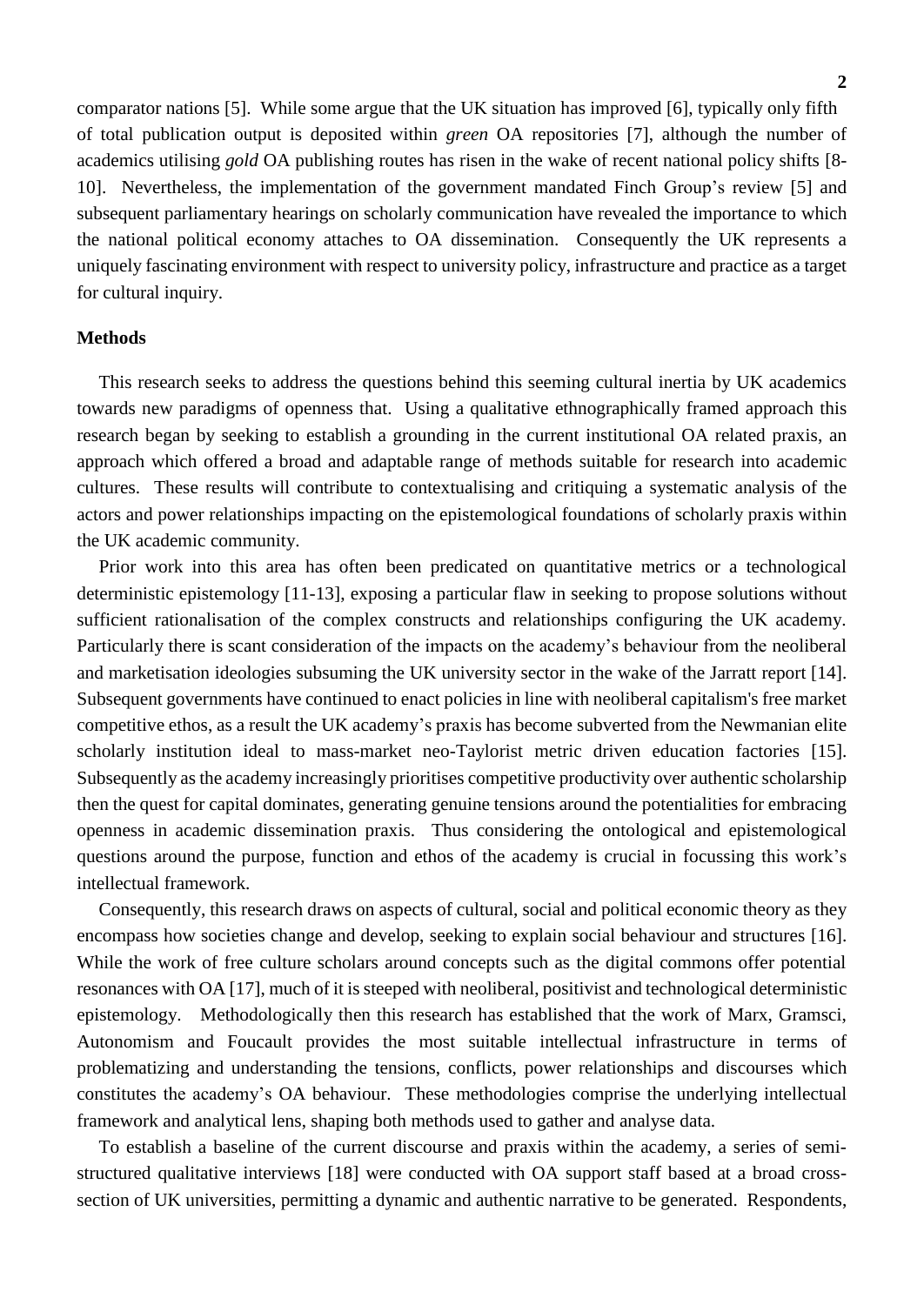through being embedded within organisational structures and cultures provided knowledgeable authentic insights into the local academic corpus' praxis. The interviews focussed on four thematic areas (activities, engagement, influences, obstacles) and established a multi-faceted account of current and historical behaviours. Following qualitative content analysis [19], the data was used to construct a narrative representing current OA praxis across the UK academy. Additionally, respondent quotations were utilised to represent genuine insider-insight, as well as contributing towards a deeper "*revelatory and emancipatory*" [20] analysis exposing underlying mechanisms, cultural conventions and power relationships.

### **Results and Discussion**

Seven major themes were elicited from the interviews. While these broadly aligned with the thematic areas, the greatest degree of variance was demonstrated around the obstacles to engendering a culture of successful normative OA cultural praxis. Obstacles included procedural uncertainties, cultural attitudes, procedural workloads and the complexity of publisher license regimes. It also became clear that academics across the UK do not comprise a heterogeneous monolithic culture even within a single institution or discipline. Such was the multiplicity of obstacles exposed that attempting to resolve so many competing barriers may in itself represent a significant challenge for those seeking to propagate a coherent enabling OA discourse. While approaches to advocacy were typically uniform within institutions, these results suggest that a greater level of bespoke support is required to resolve these issues.

Additionally, normative OA discourse commonly centres on a disciplinary split portraying those within scientific disciplines as leading on OA praxis compared to arts and humanities scholars typified as reticent or resistant. Orthodox perceptions rationalise this as a consequence of a prior focus on article sharing, insufficiently robust models for OA books and learned societies' influences. These results challenged this orthodoxy, in that exemplars of good or poor engagement were demonstrated across all disciplines. However it was commonly observed that engagement with OA was sporadic across the institutions and had yet to reach a cultural tipping point.

It is important to recall that these interviews were conducted with support staff, working to enable OA among their academic colleagues. Thus perceptions of problems may demonstrate a subjectivity based within the difficulties encountered in their own working environments. The fact that that academic awareness of OA praxis was commonly cited as poor may speak as much to the priority with which support staff ascribe to advocacy work, or may represent an inherent defence of their function's import within the competitive neoliberal university environment.

#### **Conclusions**

The aim of this research has been that efforts towards achieving sustainable OA cultural engagement will be enhanced through achieving a deeper understanding of the praxis, power relationships and discourse operating in the UK academy. What became clear from the analysis was that it is impossible for the UK academy's culture to escape from the pervasive influence of capital, shaped as it is by influences both internal and external. The linking of research income to OA requirements by funders represents a significant further shift towards capital. The interviews made it apparent that this has significantly contributed to recently elevated levels of OA engagement and support from senior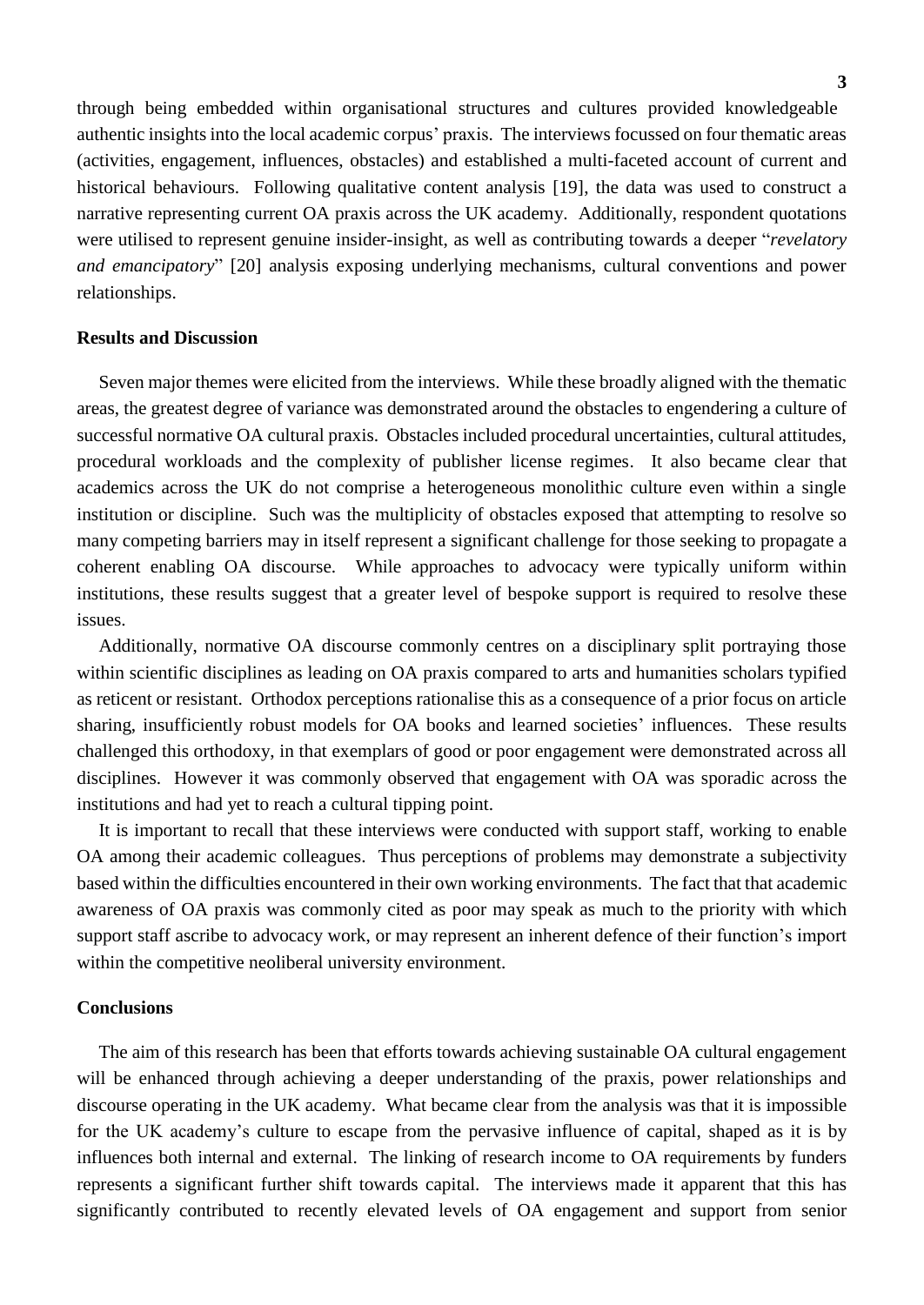institutional management. Such closer involvement brings with it a perceivable shift towards a creeping pragmatism in institutional OA processes. Thus the maintenance of institutional financial health supplants ambitions of achieving broader ideological goals, such as contributing towards the emergence of an open scholarly digital commons.

From this work a perception is reached that while across the UK university sector great strides are being made towards OA, at the same time its cultural integration remains conflicted. Though this research has constructed a rich overview of UK institutions' cultural responses it is clear that further interviews must be conducted with scholars across the disciplines to contextualise these results with the academic views. Only through this additional contextualisation can any mismatch between the challenges perceived by the key institutional actors be exposed and resolved.

Additionally, efforts towards problematizing the network of actor power relations operating on academic culture, discourse and praxis clearly necessitate broadening the enquiry's scope to incorporate dialogues with publishers, learned societies and research funders. In this way a rationalised contextual picture of the forces shaping the UK academic responses to OA can be created.

#### **Acknowledgments**

The author gratefully acknowledges the support of the Arts and Humanities Research Council (AHRC) for funding this work, and the collaborative input of Dr Andreas Wittel and Dr David Woods

### **References and Notes**

- 1. Lilley, S. How publishers feather their nests on open access to public money. *Times Higher Education* 2012, 1<sup>st</sup> November.
- 2. Suber, P. *Open Access.*; MIT Press: Cambridge, MA, USA, 2012.
- 3. BOAI. *Read the Budapest Open Access Initiative*.; Budapest Open Access Initiative: Budpest, Hungary, 2002.
- 4. Rowlands, I.; Nicholas, D. The changing scholarly communication landscape: an international survey of senior researchers. *Learned Publishing* **2006**, 19(1), 31-51
- 5. Finch, J. *Report of the Working Group on Expanding Access to Published Research Findings – the Finch Group (Finch Report). Research Information Network*.; Research Information Network: UK, 2012.
- 6. Gargouri, Y.; Lariviere, V.; Gingras, Y.; Brody, T.; Carr, L.; Harnad, S. *Testing the Finch Hypothesis on Green OA Mandate Ineffectiveness*. University of Southampton: Southampton, UK, 2012.
- 7. Blackman, T. *The Transition to Finch – the implications for individual researchers*. Academy of Social Sciences: London, UK, 2012.
- 8. Macilwain, C. Is Open Access Finally on the Ascendancy? *Bioscience* **2013**, 63(1), 7-11.
- 9. RCUK. *RCUK Policy on Open Access and Supporting Guidance*.; Research Councils UK: London, UK, 2013.
- 10. HEFCE. *Open access in the post-2014 Research Excellence Framework.*; HEFCE: London, UK
- 11. Fry, J.; Oppenheim, C.; Probets, S.; Creaser, C.; Greenwood, H.; Spezia, V.; White, S. *PEER Behavioural Research: Authors and Users vis-à-vis Journals and Repositories*.; LISU: Loughborough University, UK, 2009.